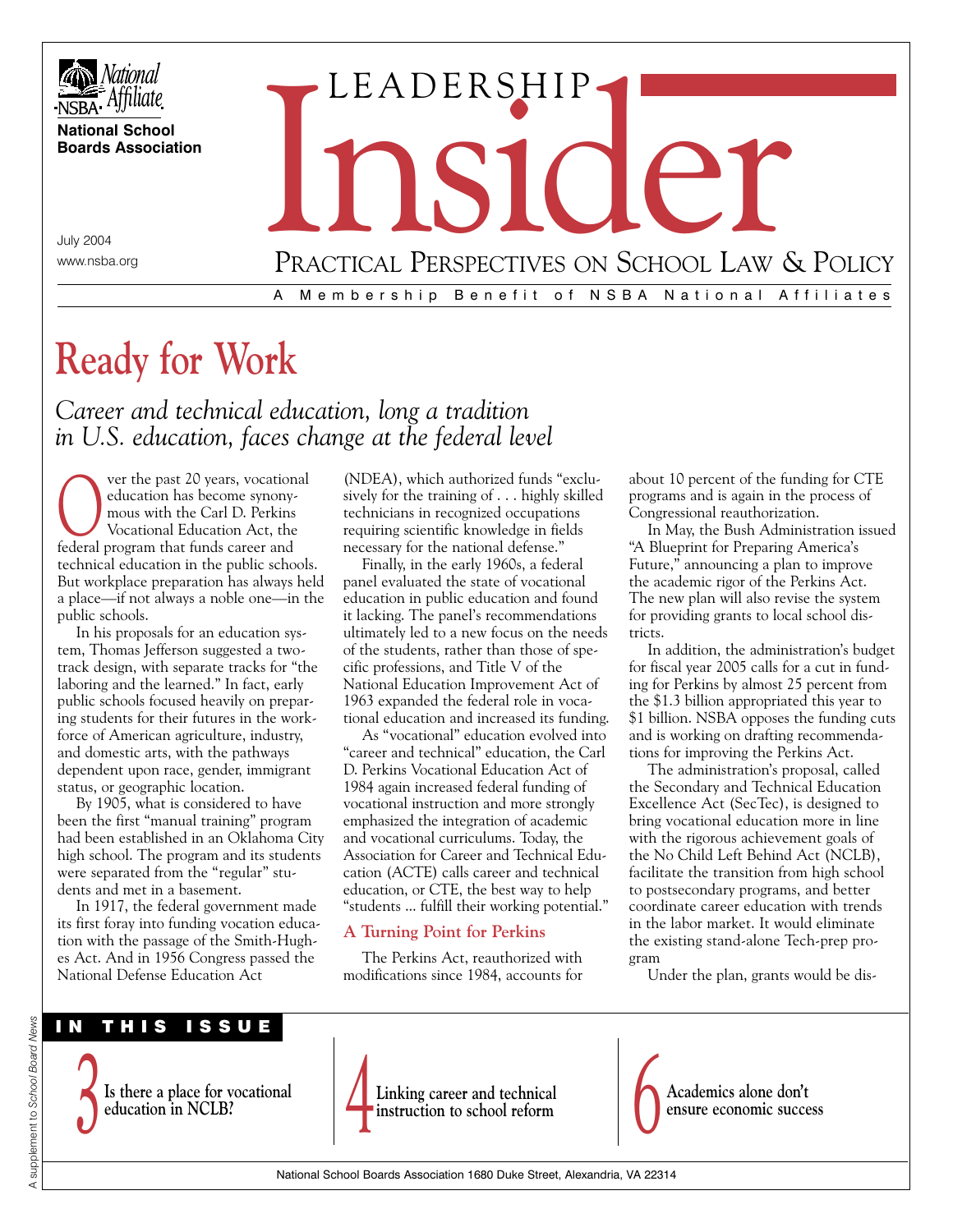# **INSIDERSHIP** LEADERSHIP

*Leadership Insider*, is published six times annually by NSBA's National Education Policy Network and its Council of School Attorneys in cooperation with the National Affilate Program.

Opinions expressed in and by *Insider* do not necessarily reflect positions of the National School Boards Association.

Copyright 2004, National School Boards Association.

#### *President* **George H. McShan**

*Executive Director* **Anne L. Bryant**

*Co-Editors*

*Staff Attorney*  **Thomas Hutton**

*Manager, Policy and Governance Services* **Karla Schultz**

> *Director of Publications*  **Sally Banks Zakariya**

*Production Manager*  **Michele Sabatier**

*Director, National Affiliate Program*  **Bonita Metz**

#### **About NSBA**

The National School Boards Association is the nationwide advocacy organization for public school governance. NSBA's mission is to foster excellence and equity in public elementary and secondary education in the United States through local school board leadership. Founded in 1940, NSBA is a not-for-profit federation of state associations of school boards across the United States and the school boards of the District of Columbia, Hawai'i, and the U.S. Virgin Islands.

**About the National Affiliate Program**

The National Affiliate Program extends NSBA's services directly to local school districts. School districts are eligible to join provided they are members in good standing of their state school boards association.

#### **About the National Education Policy Network**

The National Education Policy Network (NEPN) helps foster better communication, understanding and management of local school districts through better policy-making. It offers access to a sample policy clearinghouse and current policy-related resources, as well as publications and tools to help districts keep their policy manuals well-organized and up-to-date.

#### **About the Council of School Attorneys**

The Council of School Attorneys provides information and practical assistance to attorneys who represent public school districts. It offers legal education, specialized publications, and a forum for exchange of information, and it supports the legal advocacy efforts of the National School Boards Association.

tributed to states according to the existing formula, but states would also have the discretion to distribute federal funds to local partnerships—consisting of at least one school district and postsecondary institution—on a competitive basis or through a new formula established by states.

The plan focuses on career "technical education pathways." Qualified career and technical education programs would have to have "an articulated sequence of courses" beginning in high school and including "challenging academic classes and technical course work."

Students in these pathways would end up with "an industry-recognized certification, associate or baccalaureate degree, or certificate of completion from a registered apprenticeship."

Participating high schools would have

to encourage students to complete four years of English, three and a-half years of social science, and three years of math and science.

The proposal calls for performance targets to be negotiated by the states and the education secretary. Performance would be measured by student scores on the reading and math state assessments mandated by NCLB, high school graduation, and successful transition to either postsecondary programs, employment, or the military.

States would be given new authority to set performance goals and to establish a system of rewards and sanctions for local partnerships.

States that accept Perkins funding would be required to administer the National Assessment of Educational Progress in reading and math to 12thgraders.

## **ACTE: WHERE WE STAND ON THE PROPOSED LEGISLATION**

On June 3, 2004, House Education and the Workforce Committee Republican leaders introduced H.R. 4496, the Vocational and Technical Education for the Future Act, to reauthorize the Carl D. Perkins Vocational and Technical Education Act of 1998.

While the bill contains some provisions and details that cause concern, ACTE is optimistic that it does not call for the number of dramatic shifts that have been proposed by the Bush Administration. The bill maintains much of the current law and holds some positive improvements.

Broad themes in the bill include ensuring that students are engaged in "rigorous and challenging" academic and technical education and that states develop model sequences of courses to facilitate student progression from secondary to postsecondary education and into careers.

The House proposal would authorize the legislation through FY 2010, for a total of six years instead of the current five. The most significant structural change is the repeal of Title II of the 1998 law, the Tech Prep program. This would eliminate the separate funding stream for Tech Prep programs and merge the funding into the Basic State Grant, something ACTE opposes due to the potential loss of funding, structure, and innovation.

More positive structural changes

include a section on local accountability that did not exist in the 1998 law, the separation of performance indicators for secondary and postsecondary programs, and changes to the current incentive plan program to reward states for strong performance in career and technical education.

The bill also maintains the performance indicator related to technical skill attainment that was threatened by the Administration's bill, and maintains a strong focus on career information and career and academic counseling.

Concerns include reductions in state and local administrative funding and state maintenance of effort requirements; the continued use of terminology inconsistent with the field of career and technical education, such as the phrase "vocational education" instead of "career and technical education"; and the prescriptive nature of some of the provisions, including those related to professional development. ACTE is also examining language in the bill related to sequences of courses and new secondary accountability measures to determine the full practical ramifications of proposed changes.

For up-to-date information and the latest resources related to the Perkins reauthorization, visit ACTE's website at *www.acteonline.org/policy/legislative\_ issues/carl\_perkins.cfm*.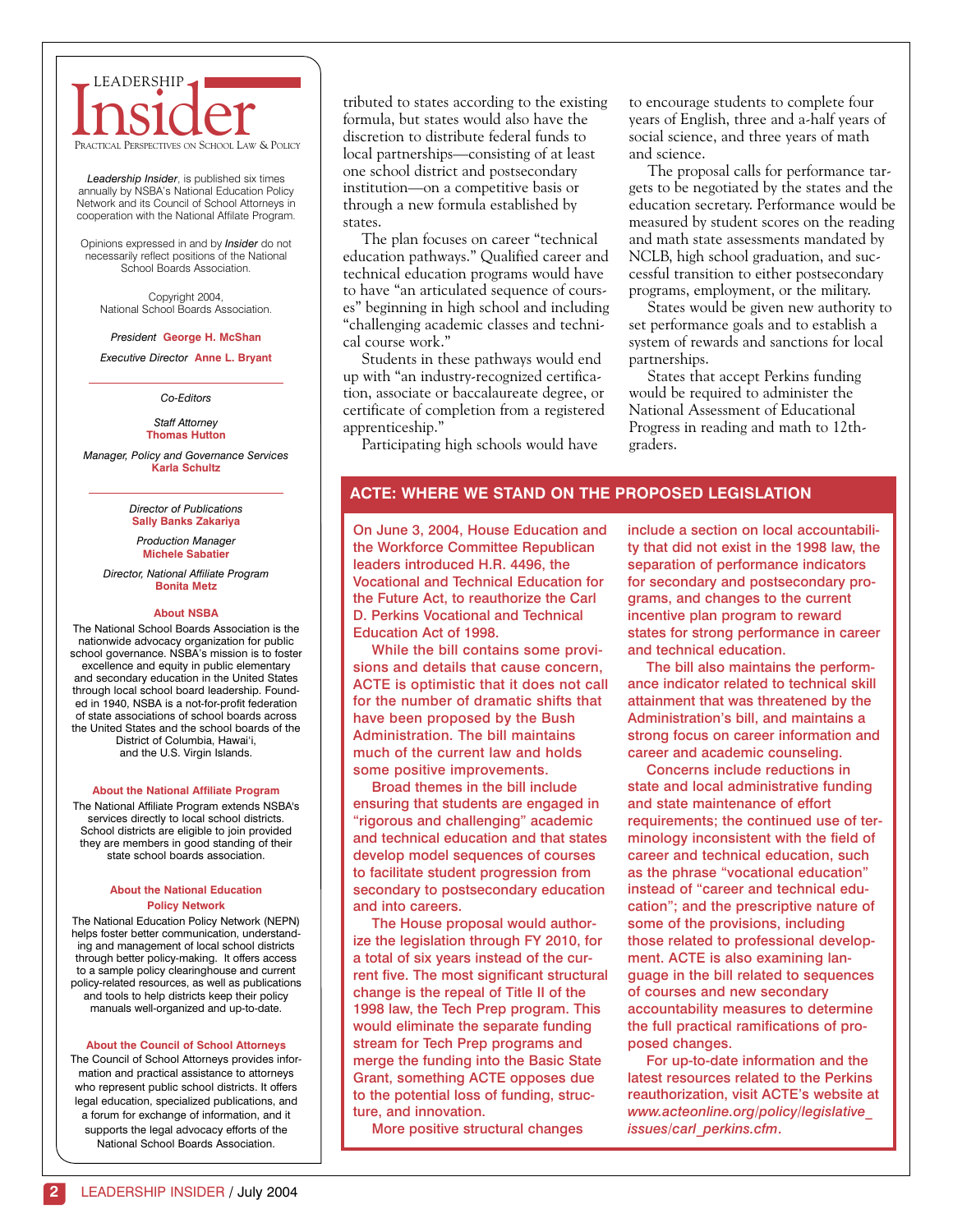Organizations representing vocational education have praised aspects of the administration's proposals on reauthorizing the Perkins Act—and raised some concerns, particularly over the plan to cut funding and consolidate it into a block grant to states.

While the House of Representatives has been moving ahead with its own legislation, the odds that this Congress will finish reauthorizing the Perkins Act seem long. Still, the same issues are likely to be at stake whenever Congress does take up the matter.

# **Elsewhere in This Issue**

Whether or not the legislation moves now, there are plenty of reasons for school boards and administrators to focus some attention on their CTE programs.

In the following article, Paul Weckstein of the Center for Law and Education explains how the kind of vocational education already required by the current Perkins Act is more important than ever as schools confront NCLB's academic achievement mandates.

Gene Bottoms, senior vice president of the Southern Regional Education Board, highlights the group's recent findings about what successful career and technical programs share in common. You'll find that article on page 4.

On page 6, a board member and the

technology director from Ohio's Butler Technology and Career Development Schools offer some suggestions to board members for improving their vocational education programs and for working with their communities as well.

And, as always, *Leadership Insider* points to additional resources on the subject of this issue; see the box on page 8. *—Karla Schultz* 

#### **NSBA: WHERE WE STAND ON THE PROPOSED LEGISLATION**

NSBA's advocacy staff continues to examine the Perkins legislation in detail, but a preliminary review of the proposed bill prompts several concerns.

Specifically, NSBA is concerned about language that appears to mandate both a secondary and postsecondary sequence of courses, meaning students could need to take both secondary and postsecondary courses to be eligible for funding. While greater participation of vocational students in higher education is a laudable goal, mandating it could be problematic for the many rural areas that do not have higher education institutions nearby. This may not be been the intention of the bill's sponsors, but it could be an unintended consequence.

A second issue of concern is what may be a double counting or two sets of standards for students. Vocational education students and programs will

have to comply with and be counted in calculating Adequate Yearly Progress under No Child Left Behind, and second there is a separate failure standard in the new Perkins proposal. This would result in students having two different standards to meet, and may be cumbersome for schools to implement.

There are positive aspects to the legislation as well. The limitation on the monies a state can use for administration of Perkins is reduced from 12 percent to 10 percent. While not a huge improvement, it is a step in the right direction.

NSBA's advocacy department looks forward to working with the committee to ensure that the final Perkins legislation takes into account the extraordinary job of public schools and does not unfairly punish or assess a double standard that will hurt innovative and successful vocational education classes.

# **A Lever for Reform** *Does NCLB leave any place for vocational education?*

#### *By Paul Weckstein*

The No Child Left Behind Act<br>
(NCLB) and related standards-<br>
based reforms are creating a sense<br>
of urgency to quickly boost the aca-<br>
demic performance of lower-achieving stud (NCLB) and related standardsbased reforms are creating a sense demic performance of lower-achieving students and schools to make sure they attain proficiency in the knowledge and skills identified in state standards. At its narrowest, this pressure can be distorted into preparing students for the test, rather than for real mastery of the underlying knowledge and skills.

But even when this approach is viewed more broadly, a serious question arises: Does the magnitude of this academic task really leave any room for vocational education?

The answer is a resounding yes. Not

only is there room for vocational education, there is an affirmative *need* for it as a key vehicle for academic achievement. But this is subject to two big "ifs": *only if* we conceive of academic mastery as something quite different from grim drill narrowly aimed at test score gains, and *only if* we finally discard the outdated notion of vocational education as narrow occupational training for specific jobs.

As of this writing, it seems the only way Congress is likely to finalize a bill this year is by avoiding a major rewrite of current law. Paradoxically, the likelihood of sticking with the status quo under Perkins creates a breathing space for real change in vocational education and, more broadly, in high schools.

But real change depends on making full

use of what the act already requires: providing students with "strong experience in and understanding all aspects of an industry" as a lever for high school reform and academic improvement. The act requires that this "all aspects of an industry" (AAI) approach be reflected in local and state Perkins plans, local uses of funds, and personnel development activities.

The AAI emphasis—together with the related requirements in Perkins for integrating academic and vocational education, enabling students to meet academic achievement standards, ensuring successful participation for special populations, and participatory planning—addresses both big "ifs."

# **Redefining the Academic Path**

To address the first big "if," we need to look at what we know about the kind of teaching that produces dramatic gains in student achievement—gains reflected in both test scores and real understanding. A

*See Reform on page 7*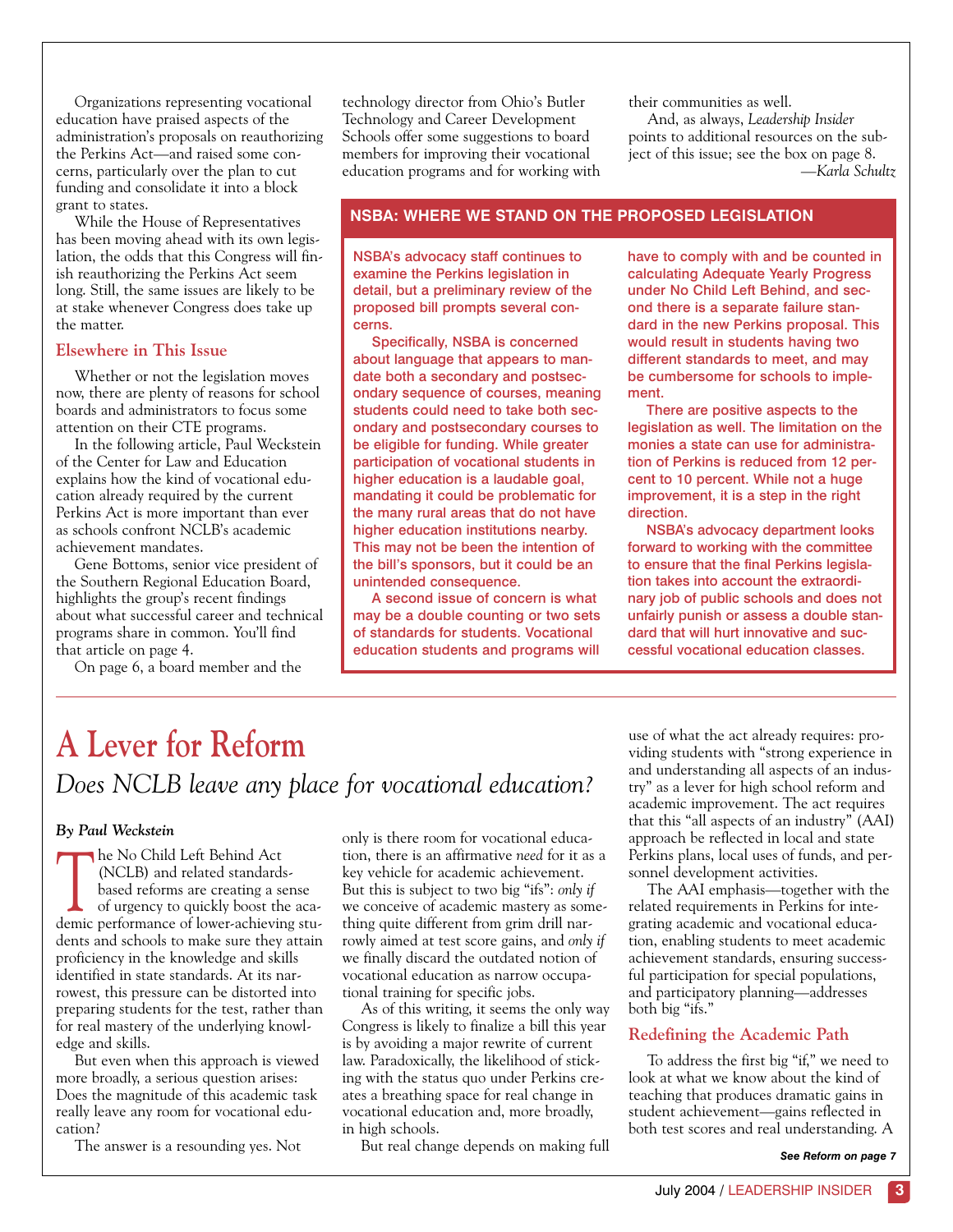# **Making High Schools Work**

*What school boards can do to link high-quality career and technical instruction to broader high school reform* 

# *By Gene Bottoms*

The Southern Regional Education<br>Board and 30 state departments<br>education are joined in a consor-<br>tium aimed at linking high-quality<br>high-demand career and technical stud Board and 30 state departments of education are joined in a consortium aimed at linking high-quality, high-demand career and technical studies to broader high school reform. The High Schools That Work (HSTW) initiative involves more than 1,000 schools across the nation, including comprehensive high schools, vocational centers, and specialized schools.

All of these schools have pledged to implement key practices designed to improve school structure, curriculum, and instruction in order to raise the achievement of career-oriented students who plan to go to work, enter the military, or attend community, technical, or open-admission four-year colleges after high school graduation. (See the sidebar for a list of key practices.)

HSTW schools are challenged to "keep their eyes on the prize"—the reward that comes from getting more career-oriented students to complete a career/technical concentration with a foundation of rigorous academic courses and be able to read, write, and use mathematics and science as tools for success in postsecondary studies and careers.

# **Successful Schools**

High schools that succeed in raising the achievement of career-oriented students have these characteristics:

• **Students take rigorous academic and career/technical courses in fields where qualified employees are in demand.** Teachers use instructional methods that integrate academic and technical studies to show the value of learning and to engage students in using academic content and skills to complete challenging assignments. This means requiring much more than memorizing facts and learning procedures.

• **Teachers are committed to providing extra help for students in meeting higher standards.** When schools upgrade the curriculum, they must offer programs to help students meet higher expectations.

• **Mentors guide and advise students and their families in exploring educational and career options beyond high**

**school.** A caring adult at the school can help students and their parents see the need to set educational and career goals, complete a program of study aligned with the goals, and review progress at least once a year.

• **School leaders and teachers agree on what it takes to ensure high standards.** Teachers need to understand what constitutes good teaching and how to help struggling students become independent learners. School leaders create a climate of continuous improvement and provide support for faculty and students in reaching higher levels of achievement.

• **Transition programs prepare students to move from the middle grades to high school and from high school to postsecondary education and careers.** These programs provide a safety net for students who risk failing or dropping out as they take the next big step.

# **Successful Students**

In a recent study of two groups of schools with students of similar racial, ethnic, and socioeconomic backgrounds, we found that schools making the most headway in implementing the HSTW key practices had students who performed at significantly higher levels on tests of academic achievement than students at schools that had done the least to implement the design.

We discovered that career-oriented students—both white and African-American—at high-implementation schools scored significantly higher on reading, mathematics, and science exams than similar students at low-implementation schools. (The exams were keyed to the National Assessment of Educational Progress, or NAEP.)

Two-thirds of students from high-implementation schools met the HSTW performance goals in reading and math, compared to about half of students at the other group of schools. Fifty-seven percent of students from high-implementation schools met the science goal, compared with 42 percent at schools that had only partially carried out the improvement plan.

Achievement gaps persist between white and African-American students. However, the percentages of white and African-American students meeting the performance goals in reading, mathematics and science on the NAEP-based exams are much higher at high-implementation schools than at the other group of schools.

For example, 25 percent more African-American students at high-implementation schools met the reading performance goal compared to African-American students at the other group of schools. In mathematics, 23 percent more African-Americans met the goal at high-implementation schools compared to African-Americans at the other group of schools.

# **Improving Achievement**

Schools that do the best job of improving school structure, curriculum, and instruction stand out from the crowd in student achievement. What accounts for this success? For one thing, more students at high-implementation schools complete a challenging academic core.

HSTW's recommended academic curriculum includes four credits in collegepreparatory/honors English; four credits in mathematics, including Algebra I, geometry, and Algebra II; three credits in college-preparatory-level science (four credits at schools with block schedules); and mathematics in the 12th grade.

In addition, students in these schools complete more career/technical credits and are required to use academic knowledge and skills in doing difficult assignments. They also:

• Participate in meaningful work-based learning experiences with on-site mentors

# **KEY PRACTICES FOR RAISING STUDENT ACHIEVEMENT**

The High Schools That Work consortium has identified the following key practices:

- High expectations
- Quality career/technical studies
- Rigorous academic studies
- A challenging program of study
- Quality work-based learning
- Teachers working together
- Students actively engaged
- Quality guidance
- Extra help
- Continuous improvement.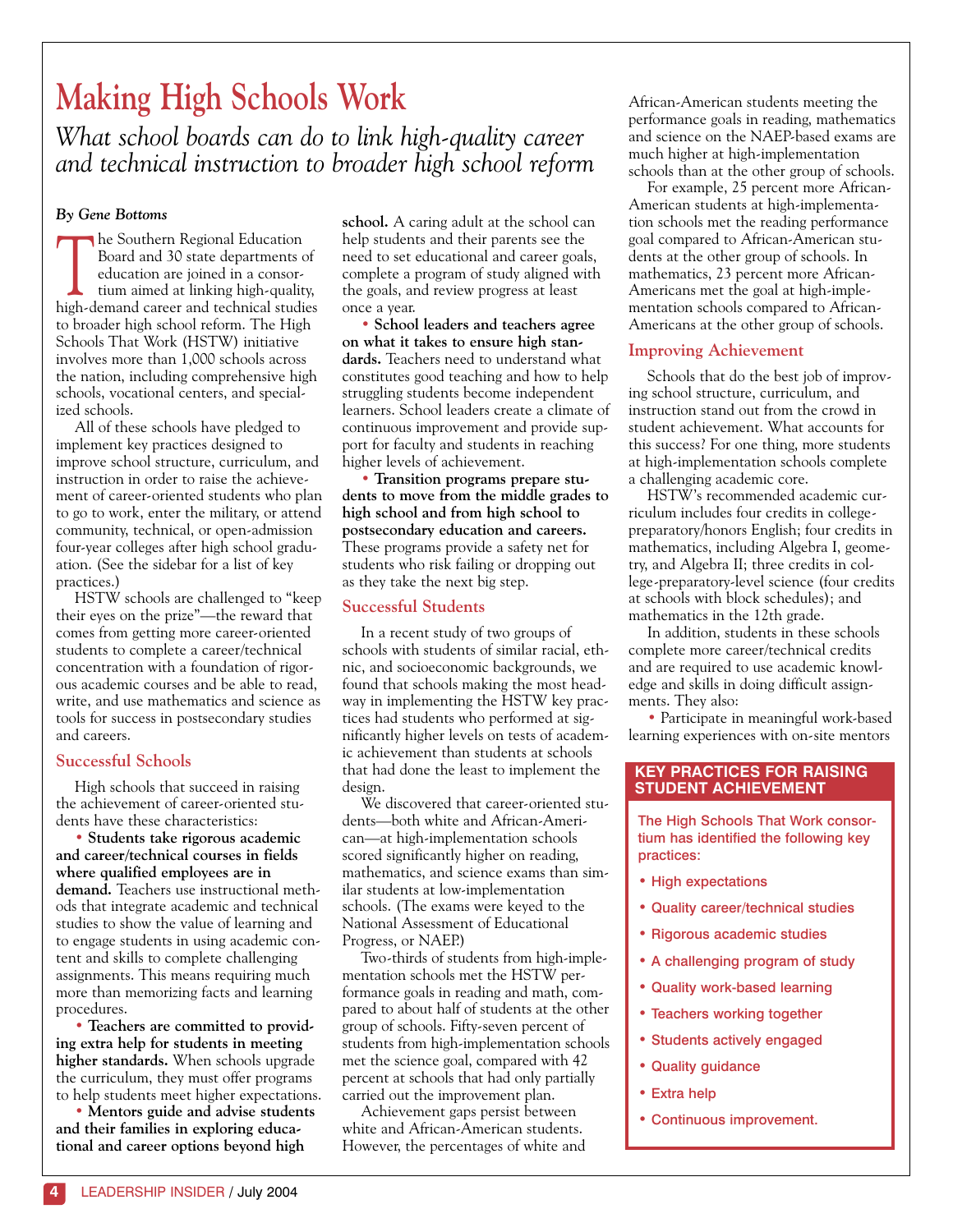who give job-specific instructions and emphasize strong academic skills, good work habits and effective customer relations.

• Receive an intensive emphasis on reading and writing for learning across the curriculum that requires them to think about what they read, interpret what they read, and draw conclusions.

• Receive an intensive emphasis on math that includes solving real-world problems, completing challenging assignments, working in groups to complete assignments, using graphing calculators, and explaining solutions orally.

• Receive strong experiences in science, taking four years of more demanding science courses, engaging in hands-on learning experiences in laboratories, having more opportunities to see the connections between what they are learning and real-life scientific problems, having inclass opportunities to learn from other students, and making greater use of literacy skills to deepen their understanding of science content.

These students are expected to perform at high levels in the classroom. Their teachers make lessons meaningful and challenging and give students extra help in meeting tough standards. At many schools, this help is available before, during, and after school—as well as in the evening, on weekends, and during the summer.

These students also participate with their parents and school advisers in planning challenging programs of study designed to support their goals for further education and careers.

And finally, they benefit from a climate of continuous improvement in which school leaders and teachers evaluate progress and focus on helping every student learn.

# **Eight Steps For Boards**

Experience with High Schools That Work has revealed some actions school board members can take to raise student achievement:

**1. Focus on high school graduation requirements.** All students should complete a rigorous academic core of English, mathematics, and science courses, plus an academic concentration, a modern career/technical major or additional highlevel academic courses. Schools can align their academic standards with those of postsecondary institutions, upgrade their science laboratories, and/or organize new concentrations such as humanities or

mathematics/science.

**2. Ensure the technical literacy of career-oriented students.** The purpose of high school career/technical studies is to produce graduates who have the knowledge and skills to use technology in the workplace; to demonstrate understanding of technical concepts, principles, and procedures; to read, understand, and communicate in the language of a career field; and to use mathematical reasoning and understanding to solve problems in a career field.

failure and dropout rates by offering classes for entering ninth-graders over the summer and during the school year.

**7. Prevent students from wasting the senior year.** Fill the last year of high school with courses and activities that continue to prepare students for work and further education. Don't let them slack off! Work with local community colleges to administer their placement exams to all 11th-graders and use the results for students who do not pass as a wake-up call about the hurdles that lie ahead and the

**Schools that do the best job of improving school structure, curriculum, and instruction stand out from**   $\sqrt{2}$ **the crowd in student achievement.**

**3. Require that teachers uphold high standards and practice research-based instruction in the classroom.** Teachers may need to upgrade their content knowledge, incorporate more real-world problems and technology into their lesson plans, and learn new research-based strategies for building students' reading and writing skills.

**4. Establish a common understanding among teachers, students, and parents about the quality of work and the level of effort needed to be ready for postsecondary education and good jobs.** To be successful today, young people need to do a lot of reading, writing, and speaking. They need to redo work until it meets standards and do at least one hour of homework for every three hours they spend in the classroom. Schools can provide support for ninth-graders who are in danger of failing in high school.

**5. Help each school develop a guidance system that involves students and parents in setting and achieving goals for education and careers.** Each student should have an adviser at the school who takes a personal interest in his or her future. This person's job is to nudge and nurture the student to complete a tough academic core and a concentration.

**6. Prepare students to succeed in challenging high school courses.** Middle grades leaders and teachers are being increasingly active in ensuring that students can meet higher expectations in high school. High schools are reducing

courses they may need to take during the senior year to help them pass those exams. **99**<br>Preduring<br>those<br>al colley

**8. Build alliances with local colleges and major employers who will award postsecondary credits for high school academic and technical courses.** Many students stay interested in school and get ahead of the game by taking courses that count double—once for high school graduation, and once for college credit.

Schools in the High Schools That Work initiative are raising student achievement by implementing proven practices to upgrade the educational experiences of career-oriented students. School board members are encouraged to look at the results from successful schools and adopt the key practices in their own districts as part of the broader school reform effort.

*Gene Bottoms is senior vice president of the Southern Regional Education Board and founding director of the High Schools That Work national school improvement initiative.* 

*For information about HSTW, visit www.sreb. org/programs/hstw/hstwindex.asp.*

*The study described in this article is explained in detail in a new publication from the Southern Regional Education Board,* Linking Career/Technical Studies to Broader High School Reform Works: A Comparison of 50 High Schools That More Deeply Implemented the High Schools That Work Design with 50 That Did Not.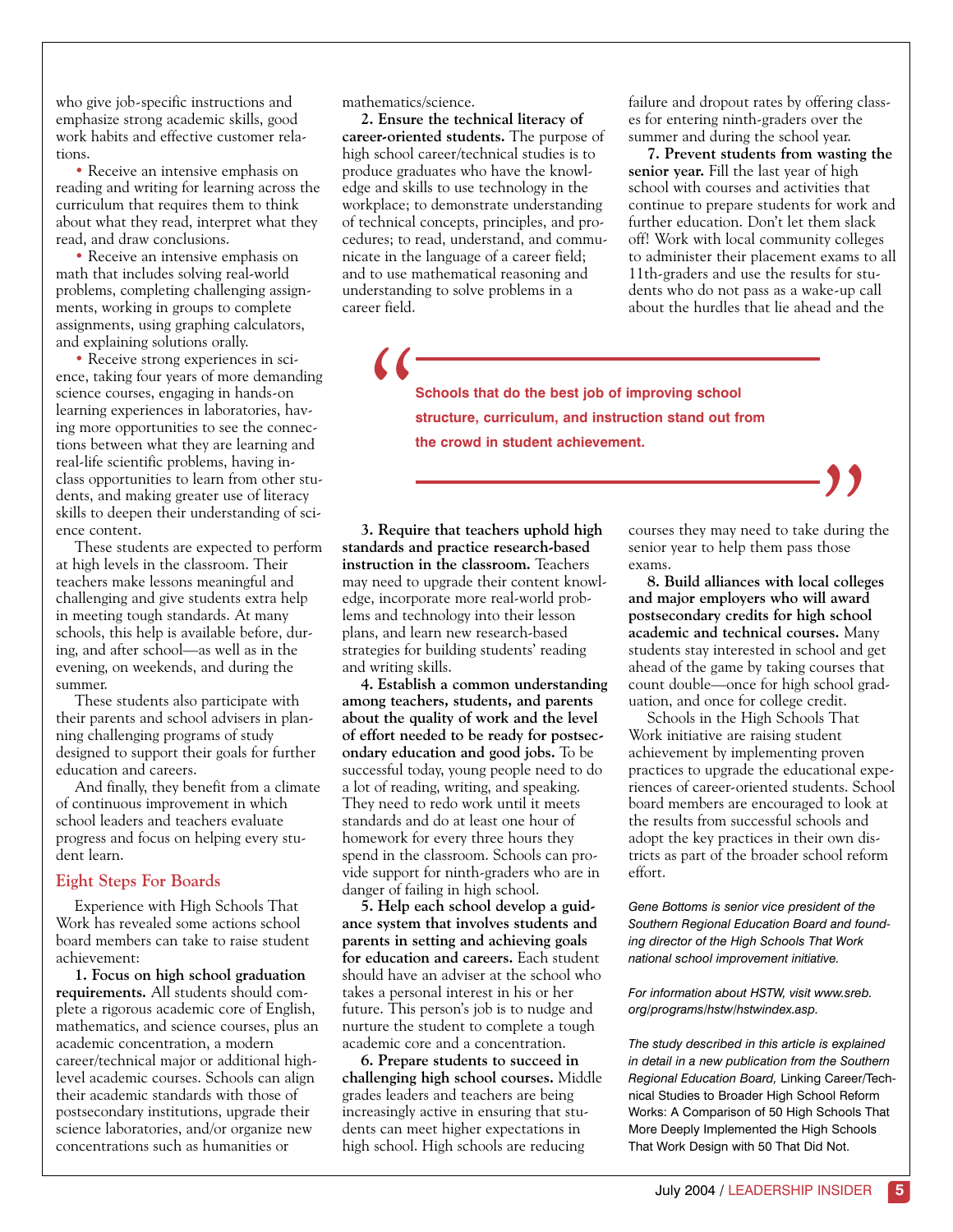# **Not by Academics Alone** *Taking action to ensure students' economic success*

## *By Mike Oler and Robert Summers*

reademics are necessary but no<br>longer sufficient for economic success. Academics get you a ticket t<br>the game, but to play on the field<br>of economic life, students need more longer sufficient for economic success. Academics get you a ticket to of economic life, students need more.

Specifically, students need a wide variety of strong skills:

• **Academic skills.** Many careers today require academic skills that are more challenging than college entrance requirements.

• **Technical skills.** Technical skills increasingly are the prerequisite for entry into high-wage careers.

• **Career-development skills.** Unique skills and knowledge are required to choose a career on the basis of individual interests and strengths, to prepare an education plan to achieve success in that career, and to combat gender-biased stereotypes in the workplace.

• **Work and family skills.** These skills develop healthy nutrition and wellness habits, manage personal financial resources, and balance the pressures of work and family life.

• **Employability skills.** Work ethic, ability to work in a team, and problem solving often determine workplace success.

High-quality career and technical education (CTE) programs, supported by high-quality academic courses, develop all of these skills. But how do school board members know if their district's CTE programs are delivering relevant, competitive knowledge and skills? How do boards work with district administration to establish clear expectations for more than just college prep academics, especially in the face of No Child Left Behind?

# **What Boards Can Do**

Here are some important steps every board can take to ensure that students have good career and technical programs at their schools:

## **1. Make sure students have choices after graduation.**

Students taking only college prep academics often fail to go to college or drop out after only a year or so. And a large percentage of students in high-quality CTE programs attend college. Indeed, according to the Florida Education and

Training Information System, the rate of college attendance by these students is often higher than the rate of attendance by typical high school graduates, and many students go to work and college at the same time.

Clearly, every student needs to have the choice of attending college, getting a good job, or both. This means all students should receive college-level academics and career and technical education that prepares them to be economically productive upon graduation. It means rejecting the myth that college-level academics and CTE are mutually exclusive.

#### **2. Expect high-quality curriculum.**

Academic coursework aligned to college entrance requirements is a good start to a quality curriculum. But boards should also ensure that academic coursework not only prepares students for college-level work but also for the world of work. Sometimes this means more advanced courses or additional courses will be needed.

Career and technical programming should be driven by standards as well. Career development curriculum, often infused into other K-12 courses, should be aligned to state or national career development standards. Special attention should be given to assuring that young women know that less traditional, highpaying careers are available to them.

Technical programs should be guided by the expectations of the business world, including skill standards, industry credentialing requirements, and local advisory committees. These committees can be a cornerstone of strong career and technical programs.

#### **3. Demand accountability.**

Thanks to NCLB's report cards and accountability provisions, most school boards and communities are becoming more familiar with the status of their academic programs. NCLB has focused energy and attention on academic curriculum and instruction. In light of this new focus, school boards should also consider establishing accountability expectations that include reporting on student performance in the following areas:

• **Career development.** A good place to start is a measure such as the percent of students who can describe how to choose

a career objective and prepare an education plan to achieve that career. No career-development measure should require a student to actually choose a career; rather, the focus should be on the skills needed to make these choices throughout life.

• **Work and family studies.** Measures such as end-of-course exams can provide good information about the effectiveness of these programs. (The Butler Technology and Career Development Schools have developed a series of end-of-course exams aligned with the national standards. The exams were piloted in spring 2004.)

• **Technical programs.** Industry assessments, performance assessment results (proctored by business advisory committee members), and end-of-course assessments are all viable ways to ensure strong, business-valued programs.

By requiring the administration to report performance results for more than academics, the board can keep a strong focus on career and technical program quality.

#### **4. Support good programs.**

Often, this is the tough part for boards of education; career and technical education is an expensive proposition. To support efforts to provide high quality CTE programs, school districts may need to partner with other schools, business, and higher education. Such partnerships can sometime be complex and confusing, but boards of education may find these ventures lead to positive results.

Ohio, for example, provides many school districts with CTE through regional career and technical school districts that work in cooperation with their associate schools. This approach requires that school boards join together to provide high-quality programs.

Boards must be prepared to spend money on technology and faculty. Just as you wouldn't expect a high-quality science class to be taught by a Spanish teacher in a lecture classroom, neither should a board expect career and technical education to be taught by out-of-field teachers in poor facilities.

#### **5. Support the Carl D. Perkins Vocational and Technical Education Act.**

Every board member should take an active role in supporting the federal legislation that makes career and technical education possible nationally. The Perkins Act supports career and technical education in the same way NCLB Act supports academic education. Together, they support a strong, internationally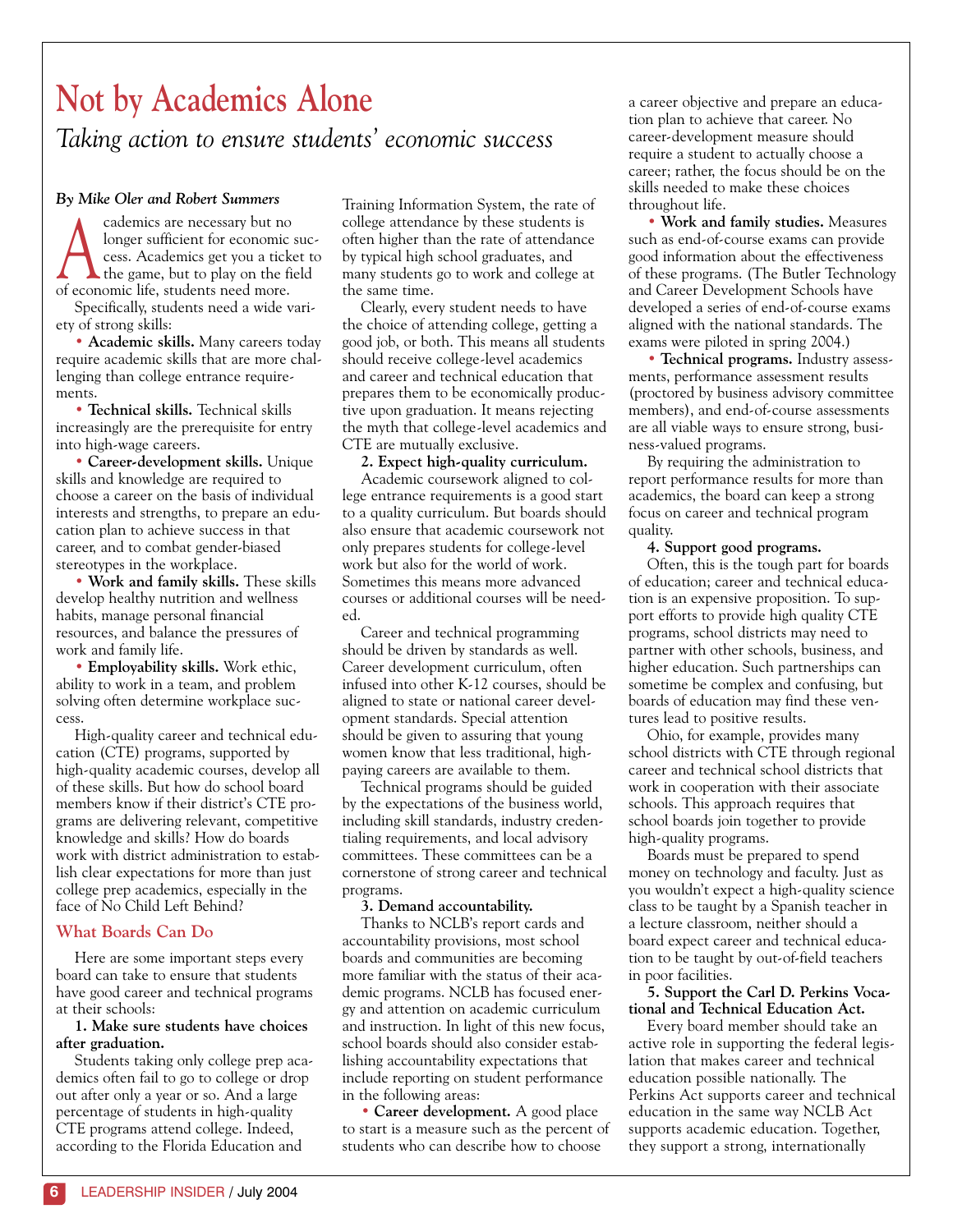competitive education system for the United States.

**6. Communicate with community.** Boards of education can help inform parents and the public about the knowledge and skills young people need to be economically successful. It helps the public to know that academics are necessary but no longer sufficient. Parents need to be informed of the critical importance of both high-quality academics and highquality career and technical education to their children's future success.

Board members are in a unique position to help shape the future economic success of their community's students. By assuring that students have college and work choices when they graduate, expecting

high-quality curriculum and demanding accountability for academic and career and technical performance from all students, and by supporting good programs and communicating with their community, boards of education can do their part to support students' economic success..

*Mike Oler is board president, Butler Technology and Career Development Schools, Fairfield Township, Ohio, and a member of board of education of the Fairfield City Schools.* 

*Robert Sommers is chief executive officer, Butler Technology and Career Development Schools, Fairfield Township, Ohio. He was formerly an associate director for career and technical education at the Ohio Department of Education.*

#### **REFORM** *Continued from page 3*

substantial body of research shows that such gains are produced when teachers systematically engage students in "authentic learning" tasks that have three key qualities:

1. Students carry out "disciplined inquiry." They use facts, principles, and methods built by others to dig deeper into things and explain their own ideas. They explore central ideas and connections within and among disciplines, using the knowledge and methods of inquiry of those disciplines to build understanding. They use "elaborated" communication, in which ideas are explained, analyzed, and justified—not simply stated as opinions.

2. Students actually "construct knowledge." They don't simply echo back what they are taught; they use disciplined inquiry to discover things for themselves and put together information and ideas to arrive at new meanings and understandings. They explore, manipulate, interpret, and analyze ideas and information.

3. Their work has "value beyond school" and report cards. It deals with issues and problems that have real meaning outside of school—whether the meaning is social, personal, scientific, or aesthetic—and is shared with people outside the classroom.

How often have we heard students complain that they don't think their schoolwork is meaningful or relevant? Authentic achievement is what high-per-

forming adults do. In a high-performing science class, for example, students will tell you they learn to do what scientists do—design and carry out research to test theories and discover facts. Authentic achievement is also what young children do as they explore and learn to make sense of the world.

All this is worth keeping in mind as school districts develop strategies to comply with NCLB's mandates for use of scientifically-based and empirically-validated instructional strategies.

## **Redefining the Vocational Path**

The AAI approach is how Perkins aims to put authentic learning into practice in vocational education and address that second big "if." The law says students are supposed to gain "strong experience in and understanding of all aspects of an industry. Aspects of an industry include planning, management, finance, technical and production skills, underlying principles of technology, labor and community issues, and health, safety, and environmental issues."

This is not as foreign as some people may think. AAI builds on our long tradition of agricultural education, which is different from other forms of traditional vocational education. Rather than training farm workers to pick crops, agricultural education has long been rooted in learning all aspects of how to run a farm, including soil agronomy, animal husbandry, finance and accounting, and meteorology.

AAI provides a framework for preserving and enhancing the key strengths of

vocational education, while helping overcome its key dilemmas in an NCLB world. Specifically:

• **AAI provides real education for a lifetime, rather than training for a specific job.** Rapid economic, technological, and social changes in the labor market, in the skill and knowledge required for jobs, and in young peoples' career goals make obsolete the notion of finding a "permanent match" between students and jobs. As too many communities have learned the hard way, our new economy operates very differently. AAI gives students knowledge and experience that are more transferable over time, both within an industry and across industries.

• **AAI helps schools realize savings.** Once the quest for the perfect match between individual goals and a particular job is abandoned, schools need not purchase expensive but quickly obsolete training equipment to keep up with that outmoded approach to vocational education.

• **AAI provides a rich context for integrating academic and vocational education without dumbing down the academic side.** Limiting academics to the knowledge needed for one specific job comes at the expense of mastering the full range of knowledge and skills that the state has said, through its academic standards, that *all* students should learn.

• **AAI is a key safeguard against slotting different kids to fit into unequal futures.** A vocational program might train some students to become relatively lowskilled hospital aides, while different courses prepare others for college and medical school. That kind of model leaves some children behind. But an AAI program focuses on the health industry as a whole, with all students actively exploring the industry's many aspects.

• **AAI is an aid to high-school restructuring.** To increase personalization, student engagement, and academic coherence, many high schools are creating smaller learning communities, often built around discrete themes. One challenge is to make these smaller units real, rather than mere labels for different parts of a building. Using AAI to define the program and build the curriculum can provide the thematic integrity for subschools built around a broad but coherent industry theme, such as transportation, law and government, or health care.

Students also can learn all aspects of an industry through entrepreneurship and community development projects. This is